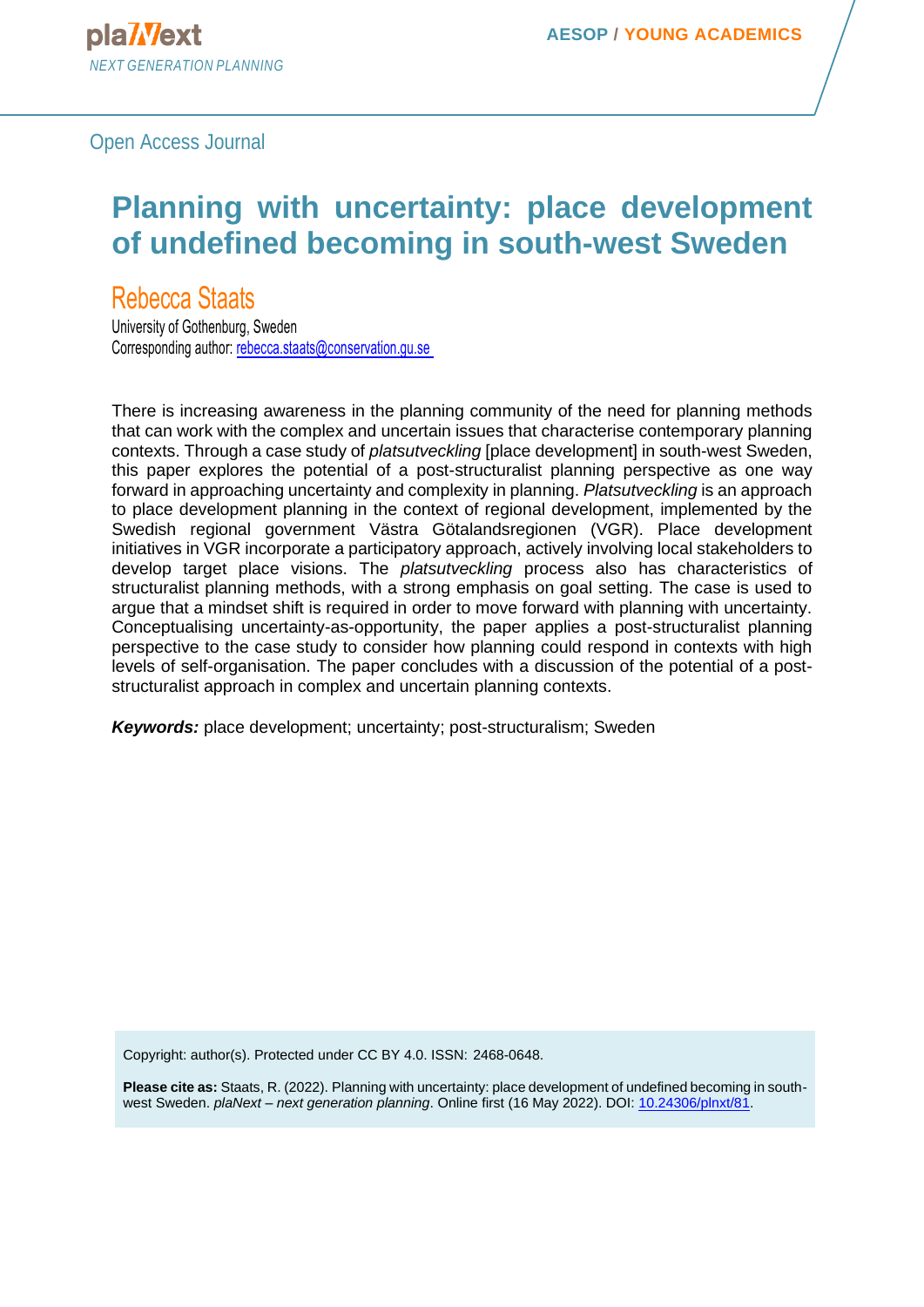#### **Introduction: Uncertainty in planning & place development**

The uncertain nature of the future is well acknowledged (Amin, 2016 [2011]; Wachs, 2016 [2013]). Across the world, complex social and environmental problems bring additional uncertainties. Despite its ubiquity, responses to uncertainty differ – from calls for better tools to respond to uncertainty (Matejova & Briggs, 2021) to a need for better integration of uncertain outcomes in decision making (Winkler, 2016). In rational planning cultures that have a linear approach to plan implementation, uncertainty is generally treated as something to be managed and mitigated.

This mitigation approach to uncertainty in rational planning approaches has been criticised for failing to recognise the complexity of the real world (Allmendinger, 2017). Indeed, Mintzberg (2000 [1994]) argues that a major pitfall of planning is the rigidity plans take on when they are articulated in detail, which does not allow room to respond to unexpected events that arise during implementation. Planning in this form can be inflexible, focussed on achieving predetermined goals or milestones which must be met before the next set of actions can be taken (King, 2008). Such a focus on meeting set goals and milestones can lead to other opportunities being missed (King, 2008). Similar problems are observed in risk management practice, where attempts to reduce the perceived risk of external factors can in fact impede innovation (Zwikael & Ahn, 2011).

Of course, this is not the only form of planning. For instance, more emergent forms of planning provide the opportunity to learn from the environment and adapt (Mintzberg & Waters, 1985). Such learning capacity is necessary in order to respond to the complexities of contemporary challenges. As Winkler (2016) points out, complexity and uncertainty go together; as complexity increases, so does uncertainty. One example of how the complexity of issues can increase is through increasing the number of stakeholders involved in decision-making. Despite the additional uncertainty this can inject into the process, there are strong arguments for the benefits of co-producing knowledge with stakeholders to reach solutions that better address the problem at hand (Winkler 2016). The importance of greater stakeholder input and more inclusive methods has received substantial attention in the planning literature, characterised particularly by the communicative planning approach which frames planning as a participative process (Allmendinger, 2017). Successful implementation of inclusive practice is no doubt challenging; some part of this has been down to the reluctance of some planning experts to relinquish control (Allmendinger, 2017). Such a focus on control has been particularly dominant in Western planning paradigms, where planners are viewed as uniquely qualified experts in the creation of place (Rauws et al., 2016). Although communicative planning approaches have shifted the emphasis towards decisions achieved through consensus, the goal-oriented, structuralist nature of these approaches means they have a limited capacity to respond to complexity (Boelens & de Roo, 2016). To move beyond these limitations, Boelens and de Roo (2016) suggest a post-structuralist planning of 'undefined becoming', in which the ultimate goal is not known beforehand and where 'uncertainty prevails' (p. 43). Contrary to structuralist or end-goal oriented planning, a post-structuralist planning perspective explicitly recognises complexity and embraces the associated uncertainty.

Despite the potential of a post-structuralist approach to planning with uncertainty, a mindset shift is required to reach a wider acceptance of uncertainty in planning. To assist with this shift, it is helpful to consider alternative ways of thinking about the future. May and Holtorf (2020a) identify two different ways of perceiving the future; as either continuous or discontinuous. Each conception carries a different attitude towards uncertainty. In a discontinuous understanding, the future is conceptualised as a break from the present; it is a distinct period of time that lacks continuity with present-time. This conceptualisation of the future prompts a precautionary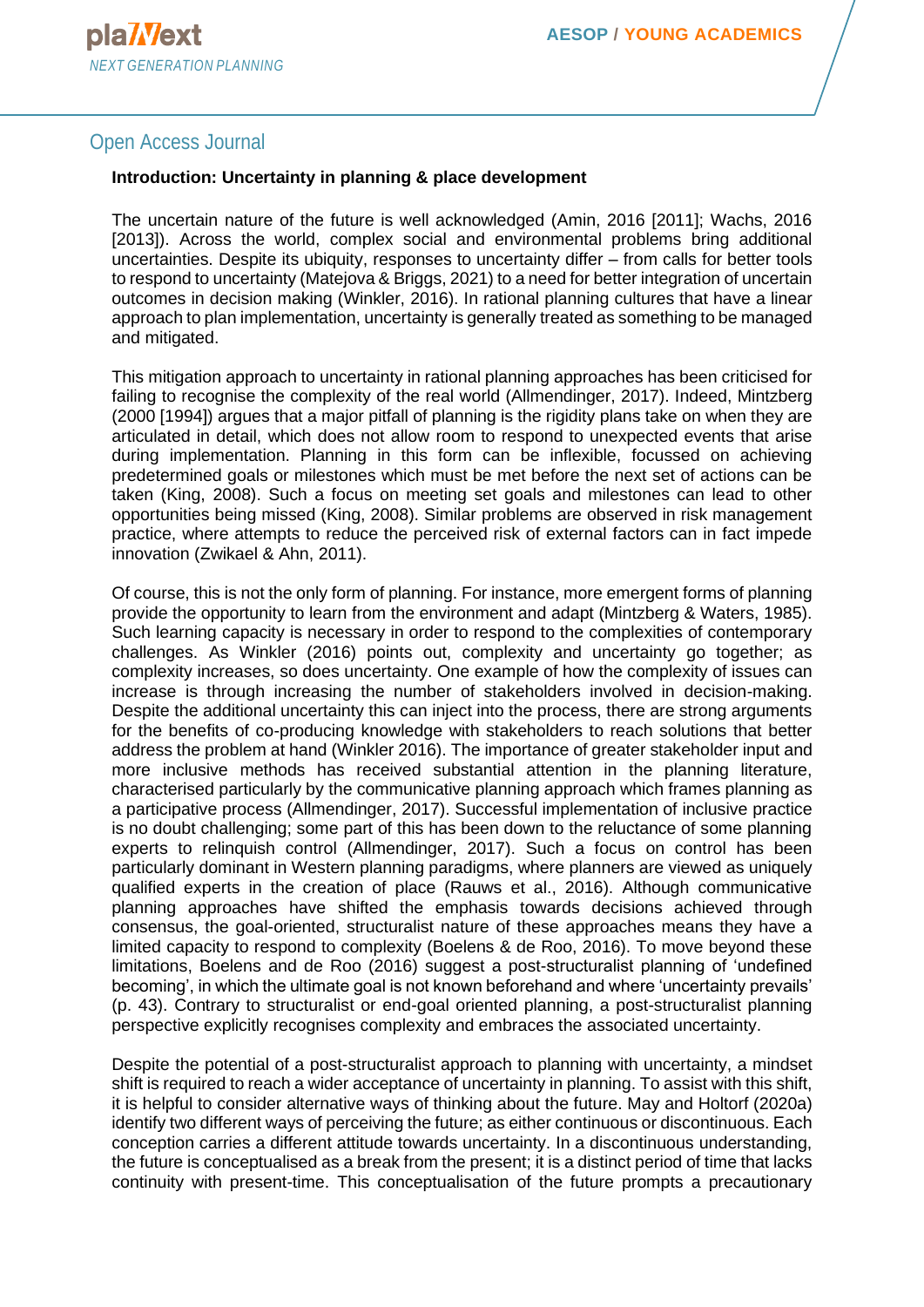

approach, where risks are anticipated in an attempt to be controlled. Conversely, in a continuous understanding of the future, changes are gradual and seamless. This logic enables a 'proactionary' approach, where risks are accepted in order to take emerging opportunities (May & Holtorf, 2020a, p. 273). In this understanding of the future, uncertainty is not a threat but an opportunity. In fact, an uncertain future may even be preferable to a certain one, because of the opportunities it presents for change to occur (May & Holtorf, 2020b). Embracing a mindset of uncertainty-as-opportunity could be one way to open up to alternative practices such as post-structuralist planning.

Taking this mindset shift as a point of departure, this paper aims to draw on the conception of uncertainty-as-opportunity to explore the potential of a post-structuralist planning approach through a case study of *platsutveckling* [place development] in south-west Sweden. *Platsutveckling* is a Swedish term that has been used by the regional government Västra Götalandsregionen<sup>1</sup> (VGR) over the last ten years to refer to different kinds of planning activities in the context of sustainable regional development, often with a focus on culture as a factor in development (Björling & Ohlén, 2018). This paper examines the *platsutveckling*  method developed as part of the regional *Hållbara Platser* [Sustainable Places] project that took place from 2016-2019<sup>2</sup>. The project aimed to develop a method of working with sustainable rural development (Björling & Ohlén, 2018), and resulted in a six-step *platsutveckling* process developed through working with eight places across the Västra Götaland region. This paper examines the implementation of the *platsutveckling* method in one of the eight places, the village of Uddebo, where some challenges were encountered during the implementation of the project. I draw on this case to examine differences between the structuralist planning approach of the regional *platsutveckling* project and autonomous citizen-led place development initiatives. In the text the Swedish term *platsutveckling* is used when referring to the VGR project, whereas place development is used as a broader term that includes citizen-led initiatives. The case is used to illustrate the complexities of planning place development, and to consider the potential of a post-structuralist planning of undefined becoming as an alternative response to these complexities. Although the challenges encountered are contextually specific to the case study examined in this paper, they nonetheless point to the broader issue of how to respond to complexity and uncertainty in planning. The significance of the findings therefore goes beyond Uddebo and can be used to increase knowledge of contexts in which a post-structuralist planning approach is a useful alternative to mainstream planning practice.

The next section of the paper provides a theoretical overview of post-structuralism in planning before using the post-structuralist planning perspective to interpret the results from the case study. The final section outlines the policy implications of this perspective by considering what a post-structuralist approach to place development might look like.

#### **Theoretical Overview: Uncertainty & Post-Structuralist Planning**

As introduced above, post-structuralism provides some important insights for how to better plan with uncertainty. The need for such alternatives is clear: as Winkler (2016) argues, contemporary social and environmental problems are highly complex, involving nonlinearity, independencies and emergent behaviour. All of these factors make outcomes difficult to predict in advance: they are uncertain. Salet et al. (2013) argue that there is a strong connection between uncertainty and complexity: since uncertainty is made up of interactions

<sup>1</sup> Västra Götalandsregionen is the regional political governing body for Västra Götaland in south-west Sweden. They have responsibility for regional development, culture, public transport and health care.

<sup>2</sup> The *Hållbara Platser* project was funded by Tillväxtverket (Swedish government agency for Economic and Regional Growth), VGR and Länsstyrelsen (Swedish County Administrative Board).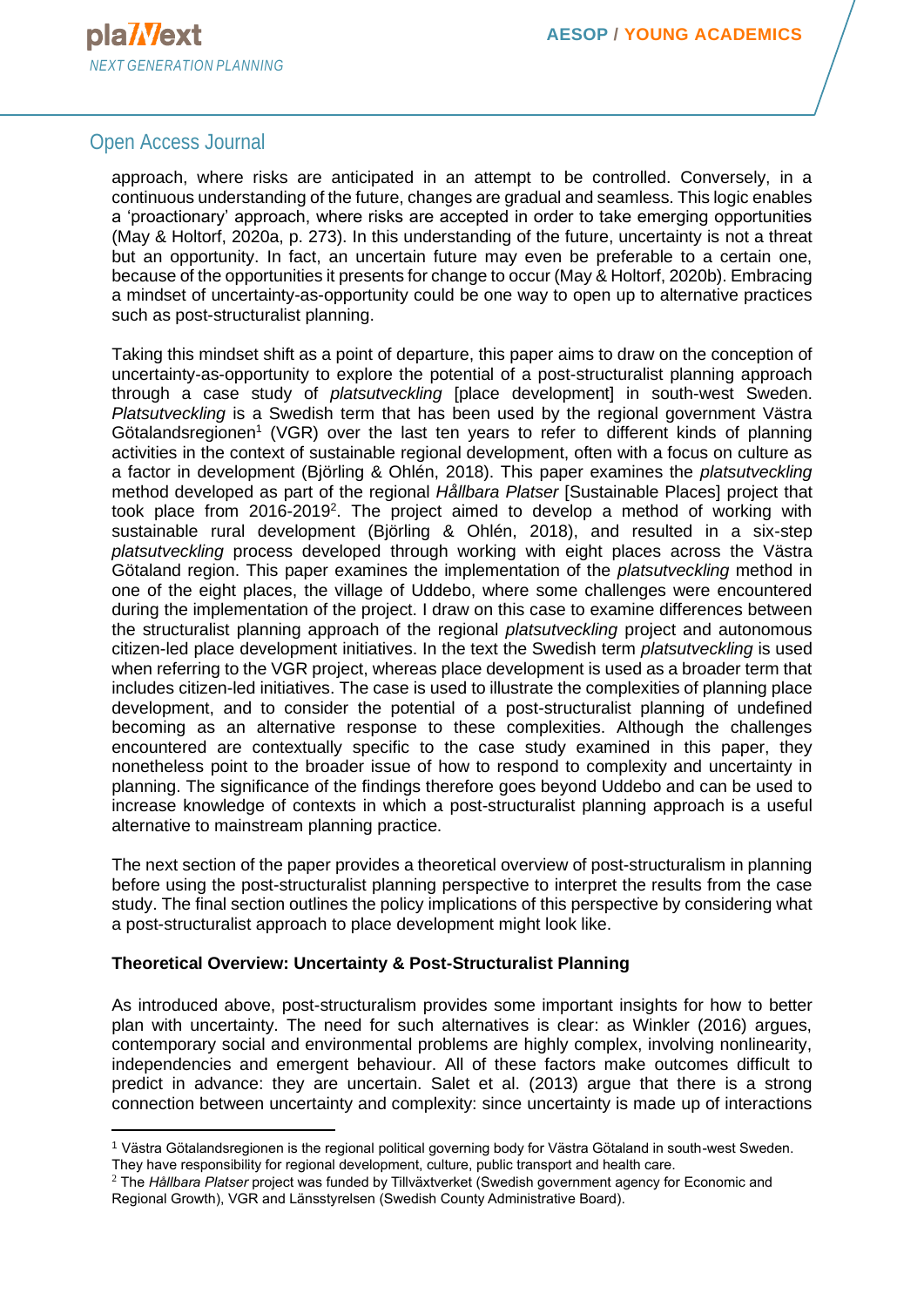

or components of which we either are unaware, or do not fully understand, increased complexity therefore brings greater uncertainty. Traditionally structuralist planning does not deal well with such complexity and uncertainty. Indeed, Boelens and de Roo (2016) see the growing interest in post-structuralist perspectives as a response to the limitations of the typically goal-oriented processes of both technocratic and participatory structuralist planning methods. Post-structuralist perspectives provide an important alternative planning approach: by focusing on 'processes of becoming'; post-structuralist planning shifts the focus from predefined end goals to processes of change (Boonstra & Rauws, 2021, p. 309), and is therefore better equipped to respond to the uncertain outcomes of contemporary planning challenges.

To understand further how a post-structuralist planning approach can assist with the complex and uncertain characteristics of contemporary planning problems, it is necessary to delve deeper into post-structuralism and complexity theory. In post-structuralism, meaning is multiple and relational; rather than set ideals of what a 'good' or 'sustainable' society should look like, such notions remain open for discussion (Boelens & de Roo, 2016, p. 44). This is a crucial way in which post-structuralist perspectives differ from structuralist planning approaches, which are driven by predefined notions of a 'better' society (Boelens & de Roo, 2016, p. 52). Instead, post-structuralist planning seeks to go beyond the traditional realm of governments and planning bodies and see how a wider range of actors can shape the planning process (Boelens & de Roo, 2016).

In setting out this perspective, post-structuralist planning draws from complexity theory. In complexity theory, multiple alternative futures are considered possible; the future that actually materialises is determined by social action (Byrne, 2003). In embracing multiple futures, the focus of planning activity within a post-structuralist mindset moves from planning content and processes, to the conditions in which planning activity takes place (Boelens & de Roo, 2016). These conditions include considering the specific location, institutional contexts, and constellation of actors involved to identify opportunities for shaping future outcomes (Boelens & de Roo, 2016). In a post-structuralist planning approach there is therefore a larger range of future possibilities and room for stakeholders to play a greater role in determining the outcome than in traditionally structuralist planning. Providing a greater role for stakeholders can be especially important where there is a high level of citizen engagement, such as in instances of self-organisation where spontaneous unplanned activity by individuals without common goals manifests in spatial change (Rauws, 2016). As an autonomous and emergent activity, the outcomes of self-organisation are difficult to predict and tend to fall outside traditionally structuralist planning processes. However, self-organisation should not be considered the 'opposite' of planning (Rauws et al., 2016, p. 5); rather, alternative planning approaches are required. In this instance, a post-structuralist perspective that is open to the participation of a wider range of actors provides an important way forward.

The case study of *platsutveckling* below includes encounters with self-organisation, complexity and uncertainty. A post-structuralist planning perspective provides a way to make sense of the case and forms a basis for proposing alternatives for practice that could better navigate these factors. As such, the remainder of this paper draws on a post-structuralist planning perspective in examining the case study of *platsutveckling* explored below.

#### **Methodology**

#### *Methods and materials*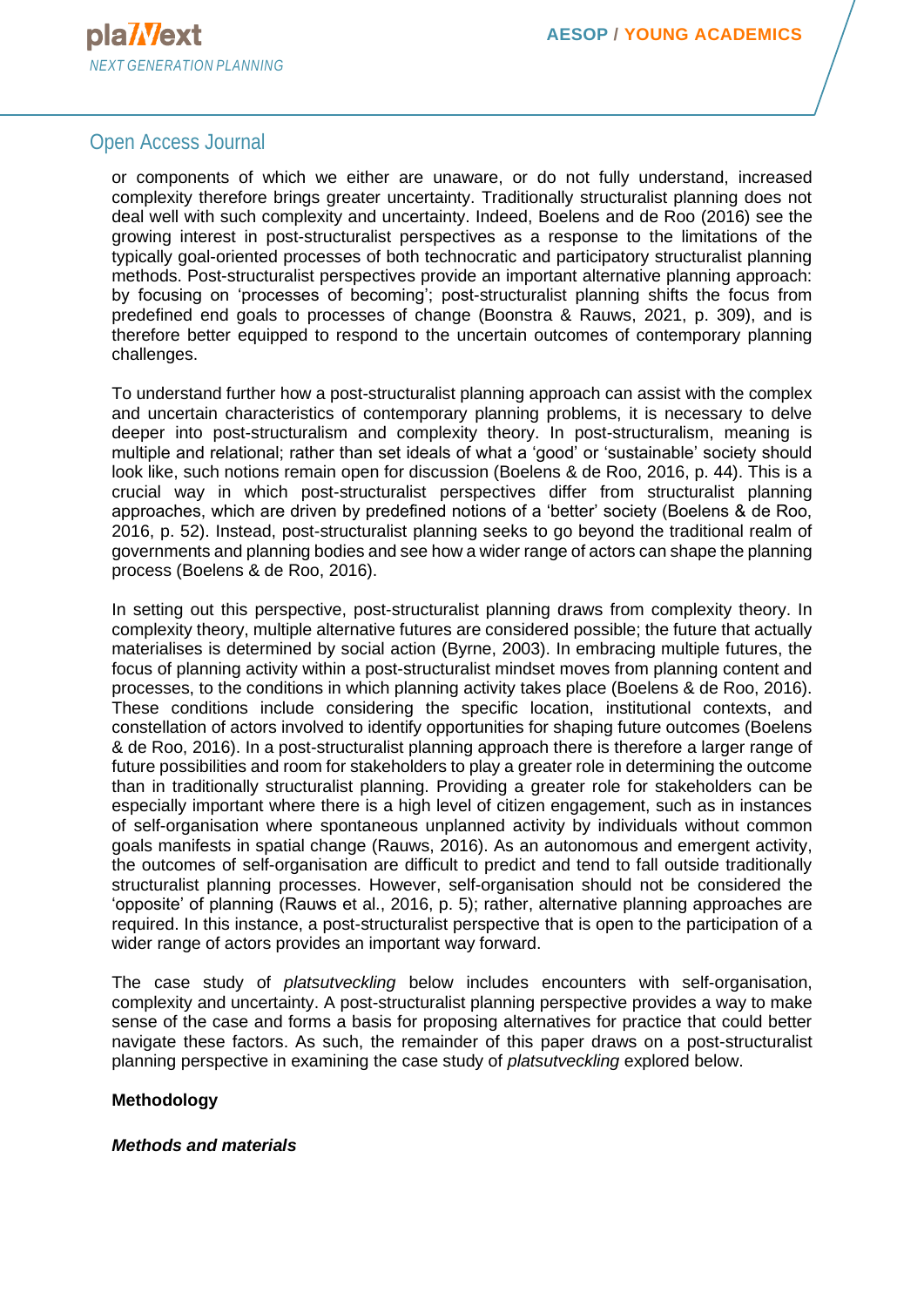

For this case study of *platsutveckling* in Uddebo, a qualitative methodology was chosen because of its utility in addressing the complexity of practice-based situations (Ragin, 1987; Flyvberg, 2006). The primary mode of data collection was in-depth semi-structured interviews with citizens in Uddebo: of these sixteen were permanent residents, with the remaining interview a joint conversation with volunteers from *Världshuset*, a collaborative volunteerbased organisation in the village. Respondents were accessed through a combination of direct contact with individuals involved in citizen-led initiatives in the village and interview snowballing, where further contacts were gained by asking interviewees to suggest further participants. A summary of interviews undertaken is included in Appendix 1. Unless otherwise indicated, the interviews took place in English and in person during two field visits from April – May 2021. Not all respondents took part in the regional *platsutveckling* project, and only respondent R13 held a formal role in the *platsutveckling* project as the local process leader. The intention of the interviews was to access a broader sense of how initiatives and activities operate in Uddebo beyond the regional *platsutveckling* and provide a basis for reflecting on alternative place development processes. In addition, a series of informal conversations were held with a VGR representative from the cultural development administration involved with the *Hållbara Platser* project to access the practitioner perspective. These conversations were facilitated through a secondment which took place from April-June 2020<sup>3</sup>.

Participation in the secondment also shaped the selection of Uddebo as a case study. Uddebo was one of four sites selected by VGR when the *Hållbara Platser* project was developed, and there was already a strong suite of citizen-led initiatives in the village before the *platsutveckling*  project began. Although the other seven sites participating in the project encountered greater or lesser levels of success with their *platsutveckling* projects, during the secondment it became clear that in Uddebo they had encountered some challenges different to the rest. The differences between the VGR and citizen-led approach in Uddebo pointed to a wider planning issue of the interaction between stakeholders and practitioners, and presented a clear need to further explore the reasons for the divergence in approach to place development. Due to the high level and diversity of citizen involvement in the village, the case of Uddebo cannot be taken as a representative case of place development in Västra Götaland. However, the complexity of place development in Uddebo means that the village can be understood as an 'extreme case', which Flyvberg (2006, p. 229) argues can often provide more information than typical cases when selecting sites to study. Understood as such, Uddebo provides an excellent lens through which to examine the complexity of place development and discuss alternative perspectives on planning with uncertainty.

The interview material outlined above is complemented in this study by an analysis of VGR project and strategy documents connected to the *Hållbara Platser* project and regional development more generally. Access to these documents was facilitated through the secondment. The documents are in Swedish; aspects of the translation to English were checked during the secondment. Six documents were analysed, presented in Appendix 2. The analysis sought to understand how *platsutveckling* fits into and was shaped by the wider priorities of VGR. Using the qualitative analysis software *Atlas.ti*, key terms related to cultureled development prominent across the different texts were identified and used to understand the evolution of cultural development strategies in the region. These provided a wider context for the framing of *platsutveckling* within the regional strategy for culture as a priority area for societal and business development. The knowledge overview *Hållbar Platsutveckling: Kunskapsöversikt Västra Götaland* (Björling & Ohlen, 2018) produced as part of the *Hållbara* 

<sup>3</sup> During April-June 2020 the author was hosted for a secondment with *Västarvet*, part of the VGR administration for cultural development. The purpose of the secondment was to be introduced to the way the administration works with *platsutveckling*. *Västarvet* merged with *Kultur i Väst* to form the new VGR administrative body for cultural development on January 1 2020.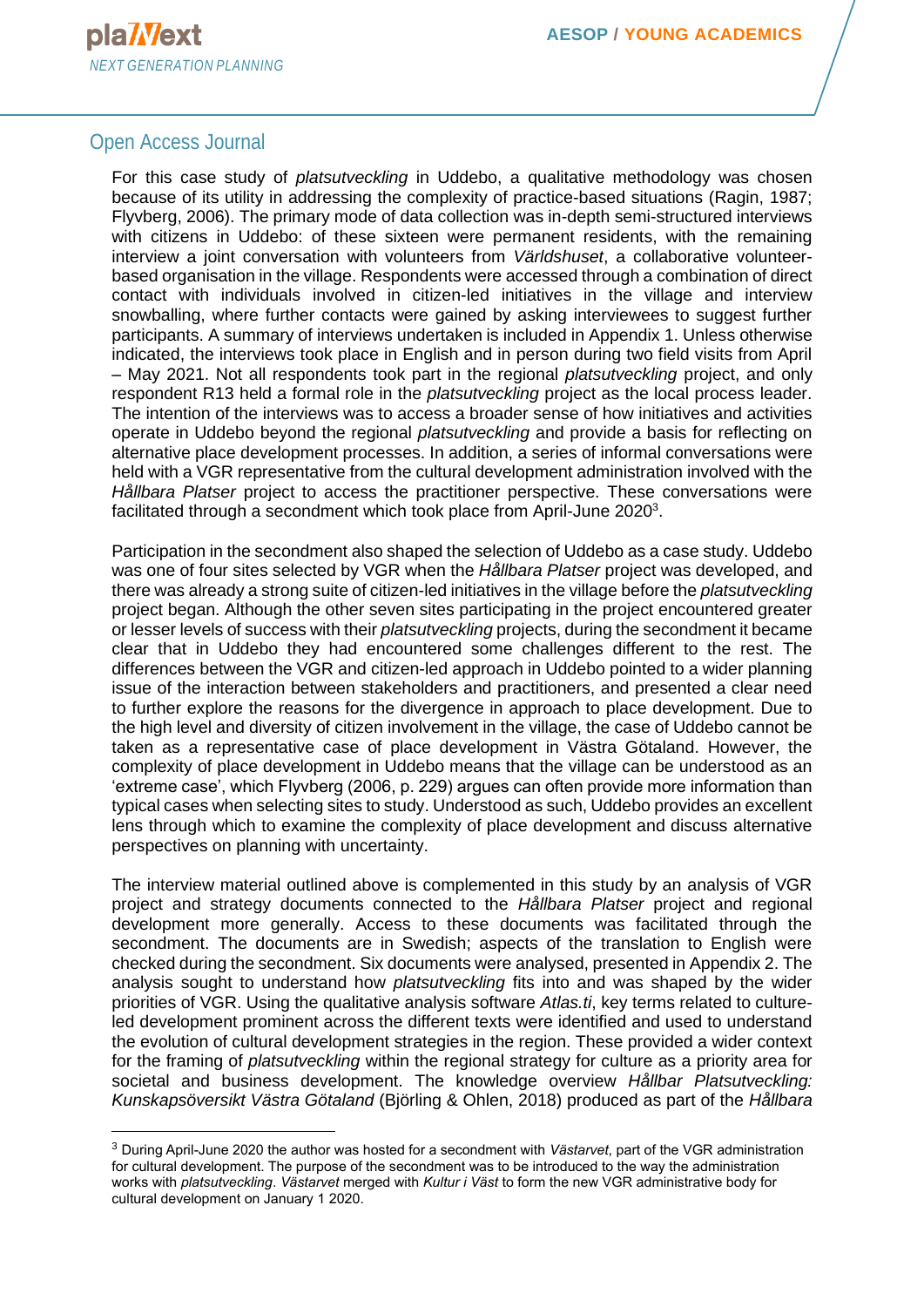*Platser* project was also a key text in understanding the VGR perspective on *platsutveckling*. The understanding gained from these texts and secondment forms the basis for the VGR perspective on *platsutveckling* discussed below.

#### *Case study selection: Platsutveckling in Västra Götalandsregionen*

The *platsutveckling* method developed by VGR during the *Hållbara Platser* project drew from existing planning and place making methods to develop a six-step process composed of two phases: a first phase focused on gathering information about the site and developing preliminary ideas, and a second phase focused on the development of a consensual place vision and an action plan for achieving it. The development of a target place image in each site was a major goal of the *Hållbara Platser* project. During the *platsutveckling*, support in the form of funds and advisory staff was provided from VGR but the emphasis remained on the local community to set the agenda and develop a future vision that met local needs. The intention was that the process would be community-led, and that the community would take responsibility for implementing the place vision into the future.

As a project-based initiative carried out within a limited time period, the *platsutveckling* differs from normal planning processes in Sweden. In Sweden, the municipality holds much of the planning power through the local level *detaljplan* [detailed plan]. These plans are valid until a new one is made to replace it; as this is costly in time and resources local plans can remain in place for many years before being updated. The generally top-down nature of the planning system provides opportunities for stakeholders to engage through the consultation phase of making a detailed plan. However, as this paper deals with a regional project-based planning initiative, no more will be said on municipal planning here.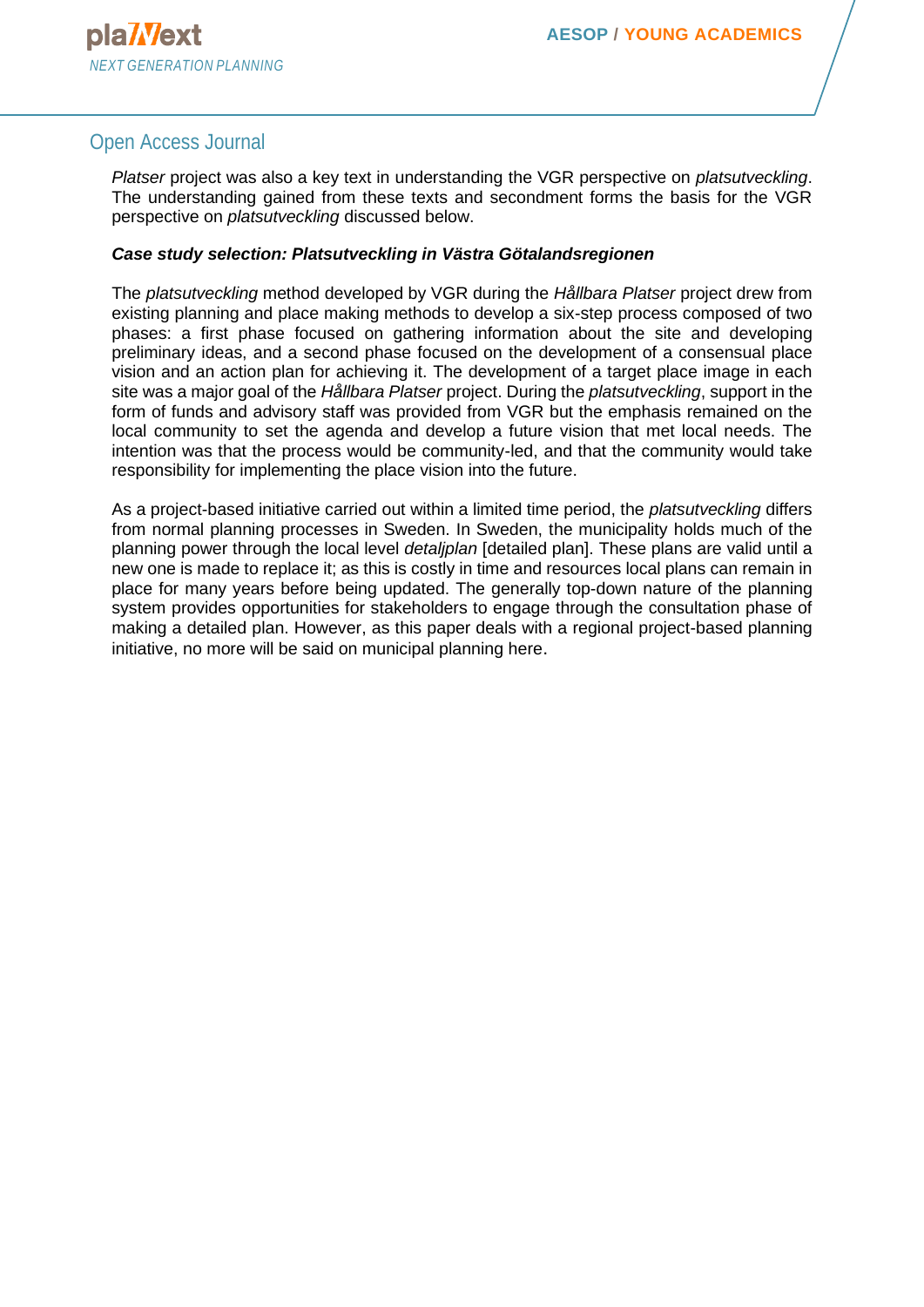plaWext *NEXT GENERATION PLANNING*

#### Open Access Journal

#### *Uddebo: background context*



*Figure 1: Location of Uddebo in Västra Götaland, south-west Sweden.*

Uddebo is located in Tranemo municipality in the south east of Västra Götaland (see Figure 1). Once a centre for textile production, industry declined from the 1960s, and by the 1990s Uddebo had acquired a negative reputation, with many houses empty and in disrepair. Things began to change after 2009 with the inauguration of *Gula Huset*, a cultural organisation housed in a nineteenth century warehouse building that had been scheduled for demolition. Following this first initiative, interest in the village grew, and many new people moved to Uddebo, facilitated through a non-for-profit real estate brokerage operated by one of the residents to connect new owners with empty houses. There are now a plethora of selforganised initiatives taking place in the village, ranging from *Gula Huset* (which houses the village "free shop" and flea market) to *Väveriet* (the old textile factory repurposed as studio space and a bakery). The population of Uddebo has increased to about four hundred and fifty residents, two hundred of these being newcomers to the village since the early 2000s. In general, Uddebo has experienced an increase in population since the early 2000s and has one of the higher rates of population growth in the municipality (Statistikmyndigheten SCB 2021). The village remains home to a number of residents who were employed at the industrial textile factory which closed in 2012, but it has also attracted many newcomers from various parts of Sweden and beyond. As such the village has an unusual population composition compared to other settlements of a similar size in the region.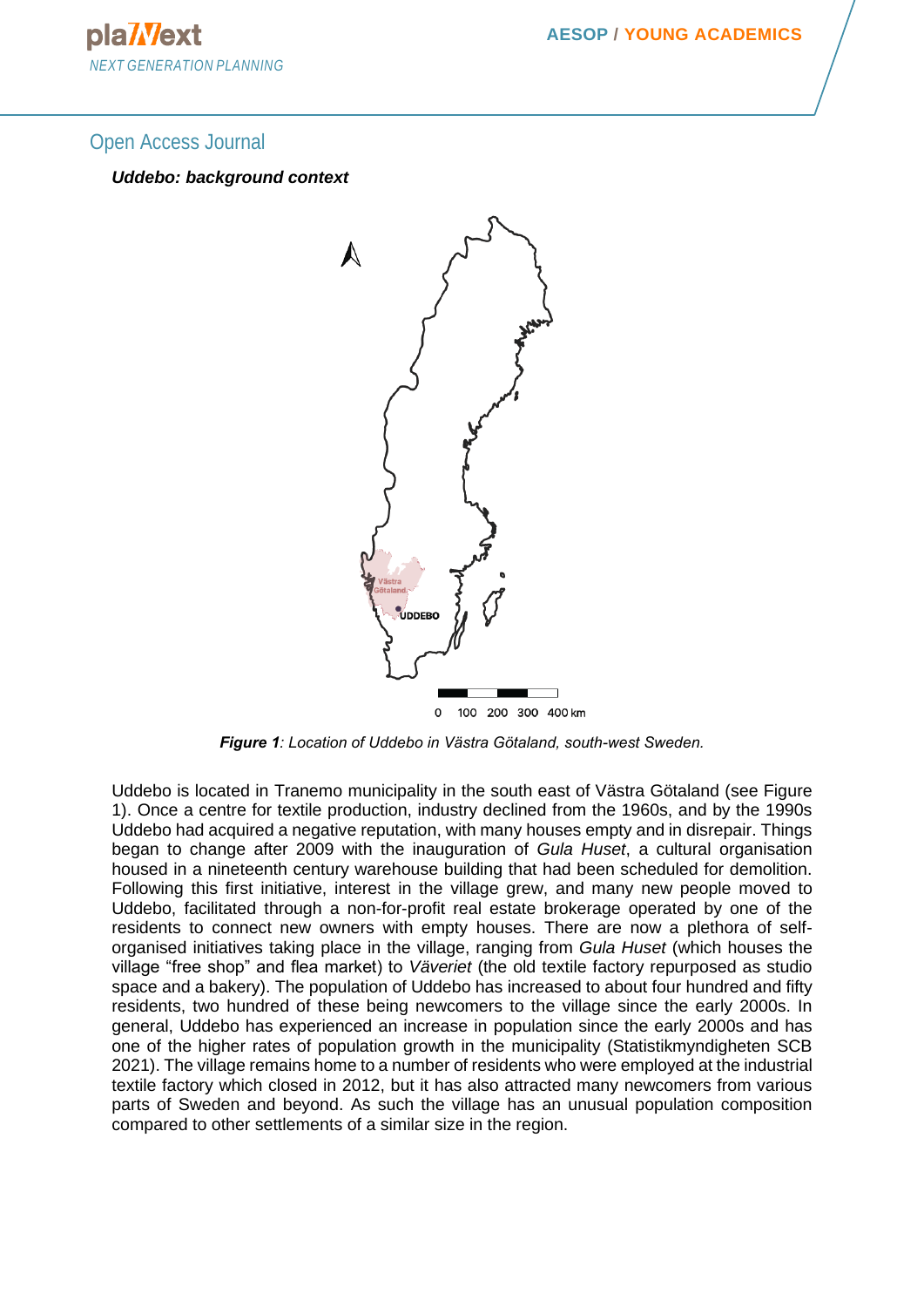#### **Results**

From the start of the study, it was clear that there was a mismatch between the process set out by the VGR *platsutveckling* project and citizen-led place development initiatives already happening in Uddebo. As outlined above, the *platsutveckling* process developed by VGR is explicitly goal-oriented: it centres around supporting community members to develop a target place image or desired future vision for their place. This agreed place vision functions as an overall goal to be achieved by the platsutveckling: it is designed to act as the focus point for action, to unite the community and to drive the process forward. In this way the *platsutveckling*  process can be understood as a form of consensus-based planning. However, whilst the process facilitates community input in defining the vision, once defined the process focusses on the achievement of this predefined end state. This is clear in the second-last step of the *platsutveckling* process which involves committing to concrete goals and outlining a set of activities for how to achieve the target place vision. Such an approach is in line with a linear planning approach and remains within a structural framework that provides limited space for alternative processes and multiple interests (Boelens & de Roo 2016). This approach posed some challenges for the highly diverse range of individuals involved in a wide range of selforganised place development initiatives happening in Uddebo.

The challenges encountered during the *platsutveckling* project in Uddebo stemmed from a number of factors. One factor was a difference in how goal-oriented action was understood. Whilst the *platsutveckling* project asked for commitment to fixed goals to achieve a single, agreed future vision, this contrasted with what I found to be the emergent and shifting nature of citizen-led initiatives in Uddebo. Of the seventeen community members interviewed, three were explicitly against setting concrete future goals. For instance, *R1* expressed that in Uddebo, 'we have been really certain … that we don't want to have a goal'<sup>4</sup> . *R15* considered the action of defining visions and goals as 'counterproductive', and a process disconnected from reality, which creates 'a top-down perspective'. Indeed, the imperative to agree to a common goal in the form of a target place image was considered to have negative effects in Uddebo: as *R13* expressed, 'in Uddebo since there's so many…when we tried [to form a common goal] that's when [there] also starts [to be] friction because all of a sudden everyone has to agree on a common goal and everyone here doesn't have a common goal … everyone here doesn't want to have a common goal either'.

This is not to say that there is no goal setting in Uddebo: seven respondents expressed that they thought it was okay that different people and groups had their own goals in Uddebo and several interviewees formulated their own thoughts or wishes about the future of the village. This shows that there is not an unwillingness to work towards achieving future states; the issue was rather that a single place vision did not fit with the plurality of smaller interests and initiatives already occurring within the village. In contrast to the structured, single vision of the *platsutveckling* which sought to smooth over different interests through a process of consensus, the diversity of interests in Uddebo are instead considered positive elements that make the village an interesting place to live. This attitude is reflected in the words of *R14b*:

'people are different and want to do different stuff so I think for me that's one … reason to live in Uddebo … it's a lot of different people, some of them lived here their whole lives and some of them came recently and everyone comes from different backgrounds, some have different point[s] of view and … that's I think something that makes it possible to last as a community.'

 $4$  All quotes from interviews have been edited to remove the hesitations, filler words etc. to improve the comprehensibility of the text. The essence and meaning of the quotes has been preserved.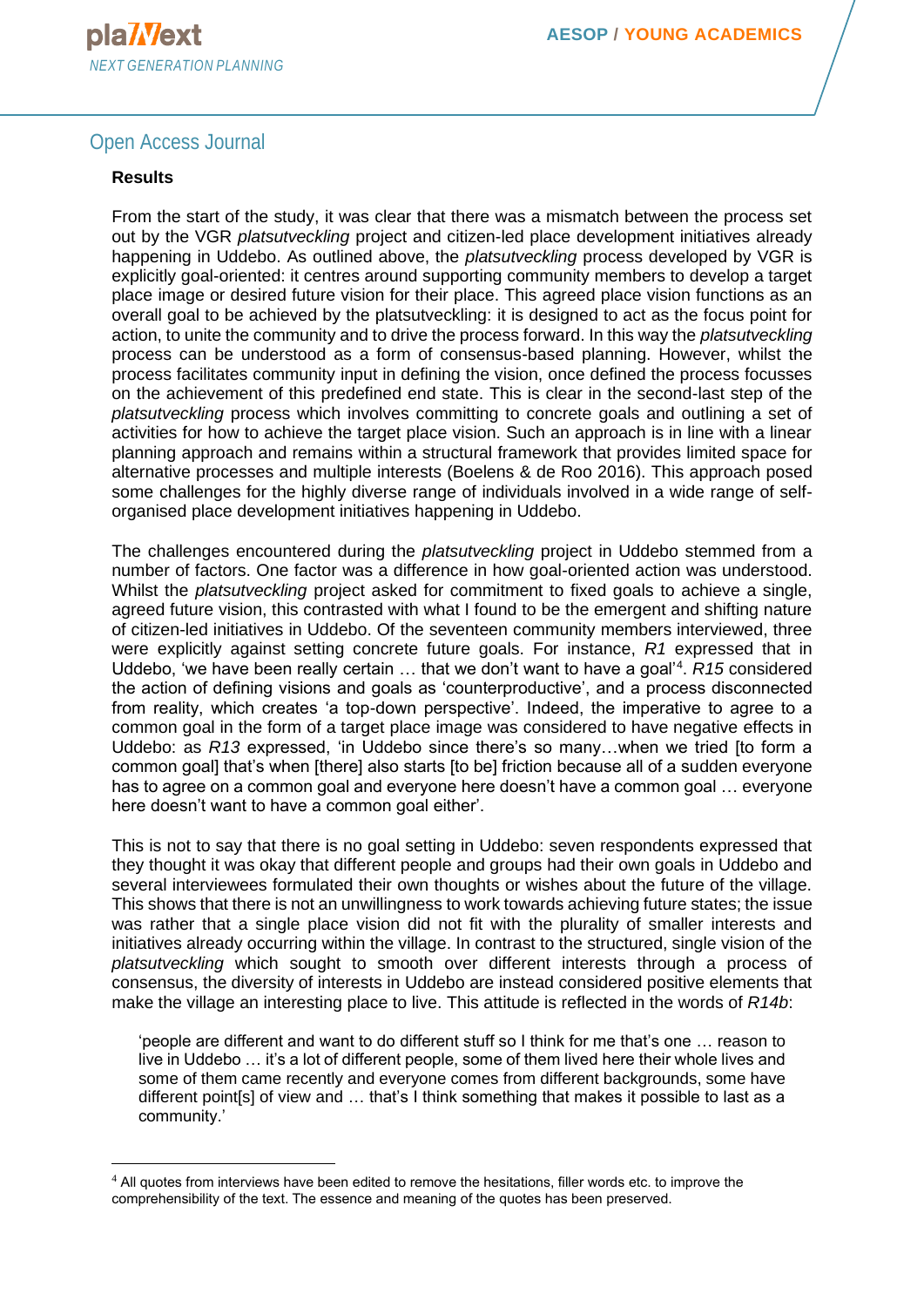Others expressed that they felt it was okay to 'say if you don't agree...you [can] have a discussion…then you maybe more understand why they want to do it and…you don't have to end up…thinking the same about it anyway' (*R11*). *R10* considered that there 'could be different goals and different people working for them'. It is apparent that the complexity of goals, activities and perspectives within the village, whilst encountered as a barrier to the consensus-based and goal-oriented platsutveckling, is in fact embraced by the villagers themselves and is considered an important part of life in Uddebo.

Furthermore, differences in ideas and goals in Uddebo is in fact seen as explicitly positive. Almost all interviewees expressed the importance of difference and diversity as a strength of the village. A number of these responses reflected on the fact that sameness 'gets a bit boring' whereas 'if you have differences...it gives more...air to breathe like...[it] makes it more … beautiful when [there's] differences' (*R9*). *R2* expressed a similar perspective, reflecting that 'if it's a very homogenous group…I think it becomes less interesting'. From this it is clear that Uddebo citizens and VGR hold different perspectives regarding consensus and diversity. Whilst the *platsutvecking* project aimed to achieve consensus on a future place vision for Uddebo, this was at odds with the value the residents placed on diversity and the freedom to define their own future visions; such a perspective clash is a core reason for the difficulties encountered during the project. However, when the lack of consensus in Uddebo is interpreted in a more positive light, a different perspective emerges. From this viewpoint the mix of people and initiatives in the village in fact forms a strong attraction point for the residents and is considered a core part in making Uddebo a good place to live.

The value of diversity in Uddebo is not limited to the fact that it makes the village an interesting place to live. Indeed, diversity is understood as an important factor in enabling the various initiatives to happen. *R13* expressed that when 'people can be who they want, say what they want, and no one is like, putting restrictions on thoughts views and ideas…that's when you get this creative melting pot'. These perspectives are very much in contrast to the *platsutveckling* project which focused on meetings and structured goal setting to achieve consensus. Indeed, from the perspective of VGR, the residents in Uddebo appeared disorganised, with the lack of consensus interpreted as a challenge to overcome.

Although diversity undoubtably has a positive connotation in Uddebo, it is also important to recognise that this meant activities in the village were less connected to each other. R5 characterised the different activities happening in Uddebo as 'small islands of engagement'. This was not seen as 'necessarily good or bad' but rather 'a movement that's happened because it's growing and it's hard to try to have one project for first ten people, then forty people, then eighty people'. The high diversity of initiatives in Uddebo was also described by *R4*, as 'a bit scattered', yet with the potential for transformation.

There is a further element of diversity in Uddebo that posed a challenge for the *platsutveckling*  project. The high number of subcommunities within the village means that there are many different ideas about the place identity of Uddebo. This was problematic for the agreement of a common place vision or identity in the *platsutveckling* project. Throughout the fieldwork period, a number of respondents expressed a reluctance to align with a single common vision, even outside of the *platsutveckling* project. One example of this was the identity of Uddebo as an eco-village. The eco-village identity was perceived by some to be how Uddebo was predominantly perceived by outsiders. Although such a place identity was considered appropriate by some respondents, others strongly rejected it. A key part of the issue with a single identity was the sense that in such a circumstance, the freedom to do different things and think in different ways could be restricted. *R14b* for instance expressed that 'the strength of Uddebo or any village is that it doesn't have an agenda, that it doesn't have a contract that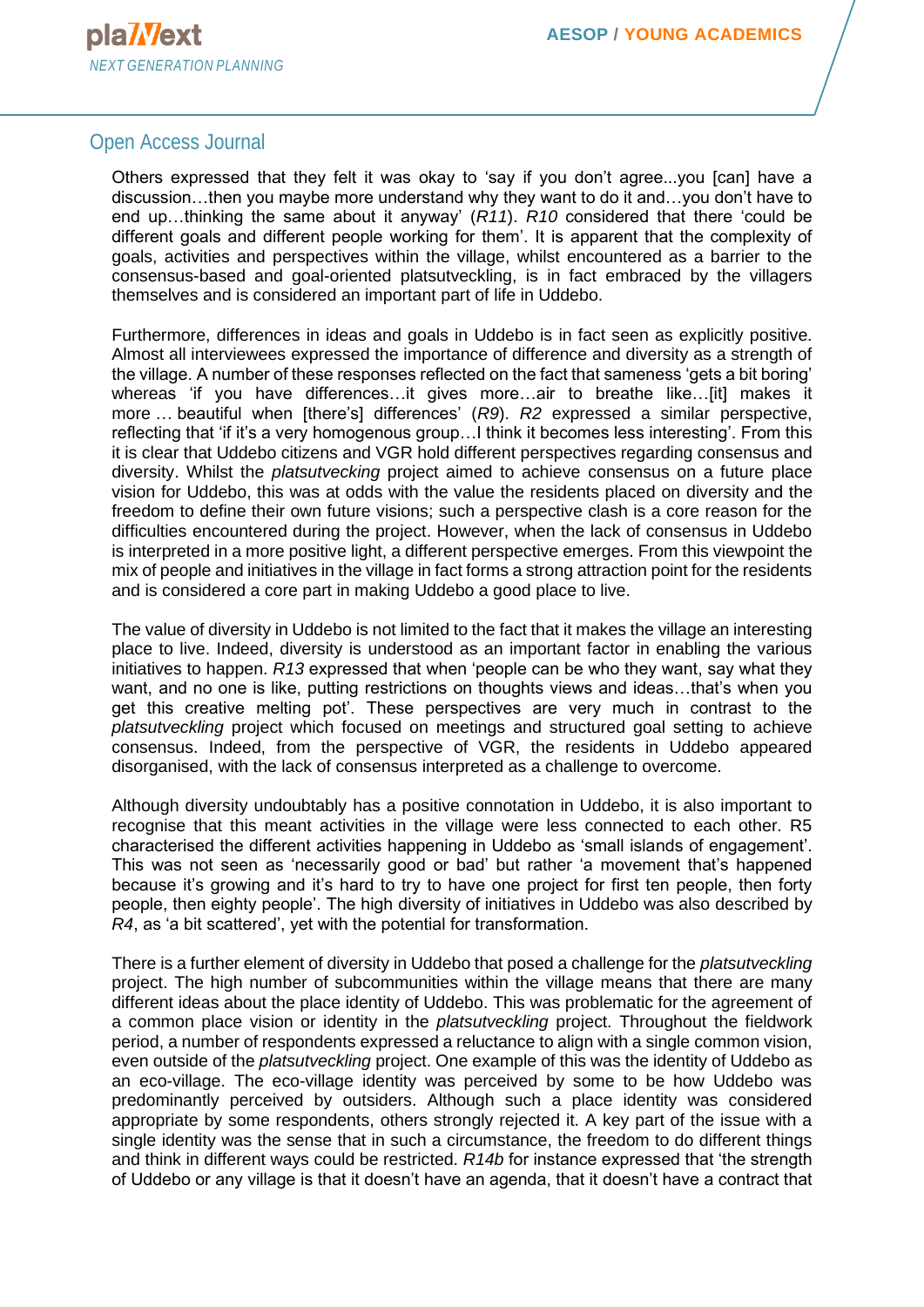you sign, or you have to be like this or you have to think like this'. *R15* expressed a similar opinion, noting that 'a strength of Uddebo was that it was not…a value driven, utopia driven place…I would never ever have moved to one of these…eco villages where people try to define…a utopia and then they go there and then things tend to start to collide when people realise that their individual ideals do not match'. Recognising the importance of having space for these perspectives could be one reason why *R1* expressed that 'that's…the thing with Uddebo, I don't think we should define it'.

A final difference between the regional *platsutveckling* project and the Uddebo residents was a different perspective on change and future uncertainty. Whilst the VGR *platsutveckling*  sought to minimise future uncertainty by setting out concrete visions and goals for the future, in Uddebo, there was a higher acceptance of future uncertainty. This became clear through the emphasis on openness. For instance, when asked what the most important factor for developing places, *R1* replied:

'Openness to things you don't know about, like to give a key to young people that you don't know, and to say ok, you can try to do this…you need to change it, you need to be okay with changing it, so give keys and be open to the changes that will come.'

This openness of Uddebo was perceived as an important element by the respondents. R6 noted that 'you just move out to this village and you can join whatever…it's very open, openminded in some way, I like that. They…don't judge so much here, you can do whatever'. This sense of openness to future possibilities also underlies the feeling that the village is a safe place where residents are free to 'be themselves' (*R13*). As *R11* expressed 'I think it's okay to do a lot of things but of course…it's also a safe place so we take care of that'; *R11* felt this sense of safety is upheld collectively by the villagers.

The openness to trying new things is also a result of the opportunities present in the village. Not only is the village a safe place to be different, but there 'are…so many more opportunities because there is a lot of land, people have spaces, people…live very cheaply here…people have a lot of time in compared to the city…and a lot of things can happen' (*R2*). This environment of opportunity is an important part of enabling new initiatives – for instance, *R2* noted that 'many ideas … which maybe sometimes have been...growing in the city…now can flourish'. This sense of opportunity was expressed as a low threshold for trying new things: for *R10*, 'I would really like to keep this feeling of…that low threshold…making it easy to do things here and to live here as well'. This low threshold is also due to the low cost of living. For *R1*, 'it's really simple to live cheap in Uddebo because we are sharing so much'. This low cost of living means 'the barrier to do something is lower here' and 'you have so many things that makes it easier for you to try out your idea' (*R1*).

With a low barrier to trying out new ideas comes an acceptance of future change and uncertainty. May and Holtorf (2020b) argue that it is the uncertain future that provides the opportunity for creativity and transformation. This is seen in Uddebo where the opportunity aspect of uncertainty is fully embraced; the constant presence of change is recognised, even when the outcome of that change is uncertain. Indeed, this ongoing state of change or transformation is a key part of the fabric of Uddebo – in justifying why they don't have a single goal, *R1* argued that this is 'why Uddebo is still interesting for people, that's why we are still developing'. The uncertainty of an unfixed future is what brings life to Uddebo. By not having a single vision to achieve, people are 'okay with changing it', they are open to opportunity and transformation. Indeed, there is a preference for organic transformation over planned development – for *R6*, 'I like when it's organic in some way like...things happen because some people just love to do some things...that feels good when it is like that'. This mindset creates a dynamic environment in which change is not directed at reaching a predefined end point,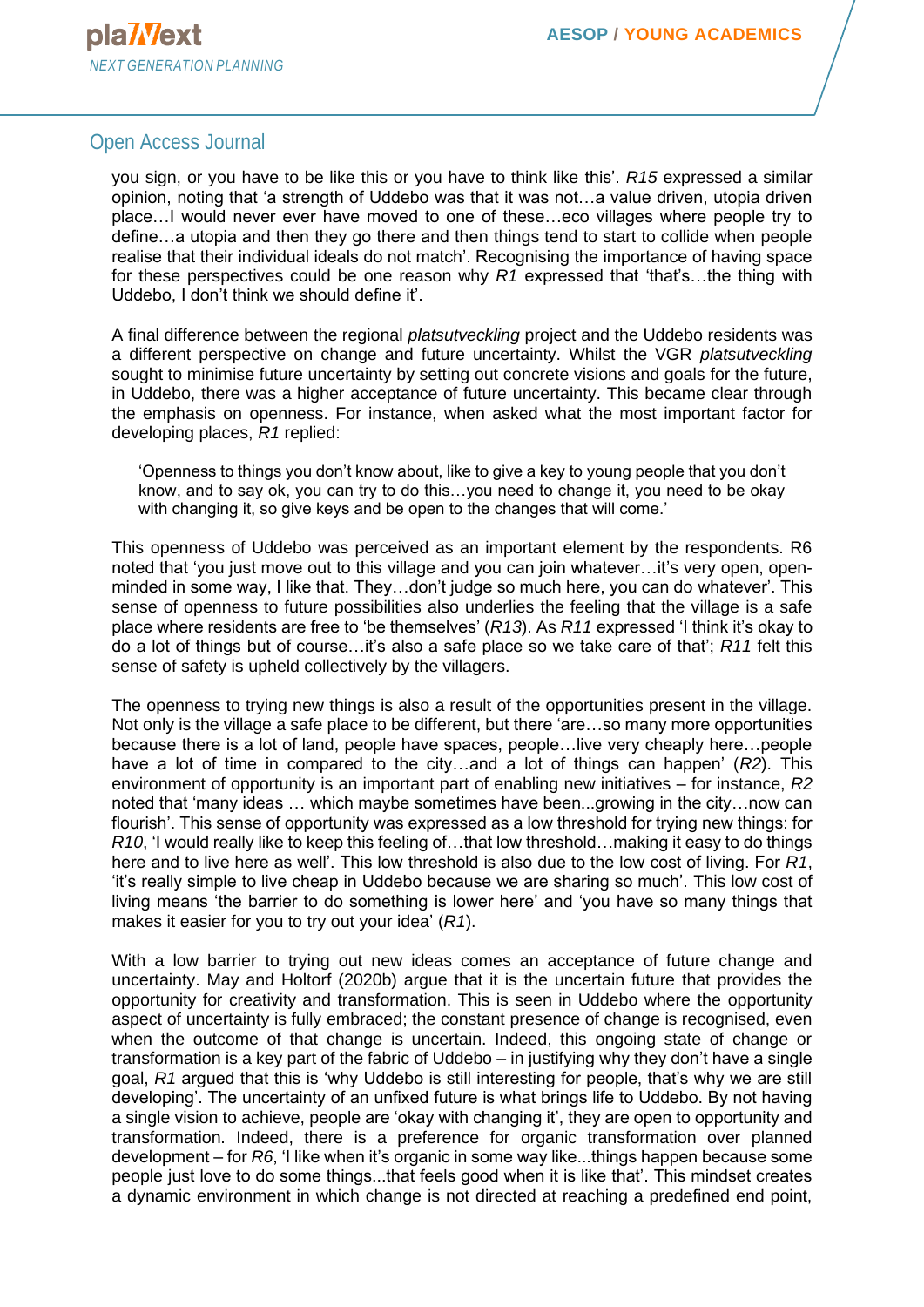but rather is an inherent part of society – it enables Uddebo to continue to be 'interesting' by continuing to transform in response to its environment.

This openness to change is matched with an openness to not knowing the future. As *R13* expressed, 'I think we have to be okay with not knowing because if you want to formalise, plan and know everything I think we lose a lot of the possibilities and a lot of traction like with being fast, being able, being available when change happens'. This acceptance of the unknown also includes an awareness of the way external factors influence the future of Uddebo. When discussing the gentrification brought on by the influx of new residents, *R1* acknowledged that 'everything that happens will affect the community', tracing the development of Uddebo from a small group that worked on everything together to 'hundred[s] of voices'. The increase in the population and diversity of the village has resulted in a transformation of the social fabric, with *R1* stating 'I don't think that there's any...need of trying to do as we did it before'. From this it is clear that change is considered as natural as the way people grow and change over time, and 'Uddebo is a part of that' (*R1*).

#### **Discussion: Interpreting Uddebo through a post-structuralist lens**

It is evident from the above results that the linear, goal-oriented and consensus-based *platsutveckling* project administrated by VGR was not a good fit for the highly diverse and emergent nature of citizen-led initiatives in Uddebo. Although it would be possible to cast this simply as a lack of organisation on the part of the residents, something much more interesting emerges when we look closer and start to unpick how and why these initiatives are happening in the village. For this, a post-structuralist perspective on processes of becoming is useful. Indeed, by seeing the initiatives in Uddebo as ongoing, unplanned processes, it is possible to set out what a 'planning of undefined becoming' (Boelens & de Roo, 2016, p. 43) could look like in the village in contrast to the single vision approach of the regional *platsutveckling*. As explored above, the initiatives in Uddebo fit a post-structuralist planning of undefined becoming because of the reluctance to commit to common goals or a single outcome in advance. Instead, the emphasis rests on providing space for a diversity of goals and interests in the village.

In understanding the difference between the place development processes of VGR and Uddebo citizens, a difference in the way goal setting is conceptualised becomes clear. For instance, although adamant about not having specific goals for Uddebo, *R1* identified a degree of commonality on a wider scale, acknowledging that 'we have a common goal if we would say that we want to make Uddebo a good place for families and people to live at'. This differs from the *platsutveckling* place vision because it is fairly fuzzy and undefined, providing space for diverse interests. Such a statement implies there is scope for some level of agreement about the future of the village: the problem with the *platsutveckling* process was that it explicitly required consensus and the setting out of concrete goals to achieve the target place vision. These different attitudes about the future are reflected in the *platsutveckling* place vision that was eventually decided for Uddebo: titled '*Kan man göra så?*' – [Can you do it like this?], it provided space for experimentation and different ways of working in the village. Rather than a cohesive set of activities to achieve this vision, as intended by the *platsutveckling*, the activities that actually took place during the project included the creation of a village newsletter *Uddebo bladet*, the creation of *Småhusbyn* (the tiny house village), and an ecological food store. This proliferation of activities was undertaken by different groups in the village and therefore lacked the central organisation looked for in the *platsutveckling* project.

It is also possible to understand how the individual goals held by Uddebo residents differ from the *platsutveckling* goal structure. They are more open ended, and, coming from individuals,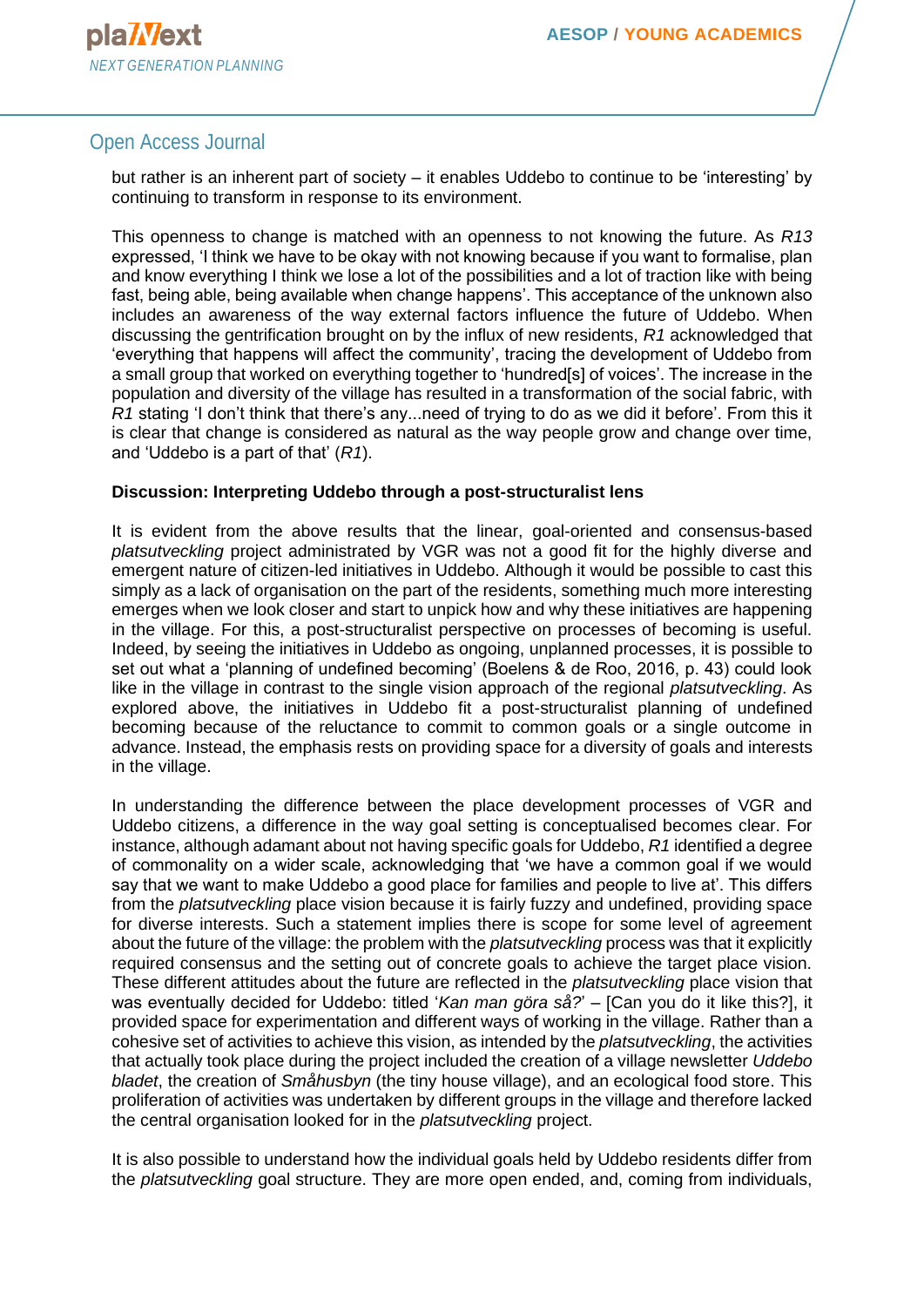more flexible to change. Unlike the *platsutveckling* goals, which are placed within a structured framework within which success of the goals is measured, these low level Uddebo goals can be interpreted within a wider frame of emergence. Such fuzzy and individual level goals do not disrupt the overall focus on process but work within it. For instance, *R1* recognises that her vision for Uddebo to become more self-sufficient depends largely on the interests and focus of the other residents – she understands that it is unlikely to happen whilst residents with young families focus on their children but sees a potential opportunity when those children are older. These goals can be seen as emergent as they respond to opportunities as they arise in the environment, rather than being milestones to achieve as required by an external process.

Another difference is the attitude towards future initiatives. In Uddebo, uncertainty prevails. As *R1* explained, 'you can't say from year to year what is the focus and what people want to interact with', and every time 'somebody stop[s] doing some initiative, somebody else is creating a new one'. Although this attitude is incompatible with a goal-oriented planning mindset, uncertainty need not be seen in a negative light. In fact, *R13* considered this dynamism as something that made the village more resilient, because the initiatives taking place are not reliant on a single driven individual. Focussing on the opportunity facilitated by the uncertain quality of the Uddebo initiatives, it is possible to set out an alternative planning role for VGR inspired by a post-structuralist planning mindset of undefined becoming.

#### *Alternatives to platsutveckling: place development of undefined becoming*

As noted earlier in the paper, VGR has a long-term orientation towards planning, which is at odds with the emergent nature of initiatives taking place in Uddebo. Indeed, VGR staff found the lack of organisation and goal setting a challenge in implementing the *platsutveckling* project in Uddebo, with the high diversity of individual voices and interests perceived as a major reason for the lack of a future goal setting and allocation of responsibility. Not only was this divide between goal setting and emergence a major challenge for the *platsutveckling* project, but it carries further implications: without a commitment to long-term goals, VGR is less likely to provide funding support for future initiatives. It is clear there is a gap in understanding between initiatives that emerge in Uddebo without a formal process, and the more structured approach of VGR in meeting its strategic priorities. As Boelens and de Roo (2016) note, conventional planning strategies remain 'usually focussed on strategies for managing complexity, tackling non-linearities and reducing the impact of multiplicities and uncertainties' (p. 59). In this light it is clear that for places like Uddebo an alternative planning perspective is required.

The following section considers how VGR could incorporate an alternative planning perspective that embraces the mindset of uncertainty-as-opportunity in Uddebo. In discussing such an alternative, it should be remembered that Uddebo is unusual in its high level of selforganisation, and that the more structured *platsutveckling* process can be effective in other contexts. Nonetheless, the case of Uddebo provides an important opportunity to discuss what planning alternatives may be appropriate when working with highly engaged citizen groups.

One planning alternative that could be appropriate in contexts such as Uddebo is the 'coevolutionary planning of undefined becoming' suggested by Boelens and de Roo (2016, p. 60), where the focus shifts from content and process to planning conditions. In a coevolutionary planning mindset, planning is considered only one of the forces at play, and accepts that 'planning processes unfold in time, without a clear beginning or at least without a clear and definite end' (Boelens & de Roo, 2016, p. 48). This could be effective in allowing space for ongoing emergence and change in the initiatives undertaken by Uddebo citizens.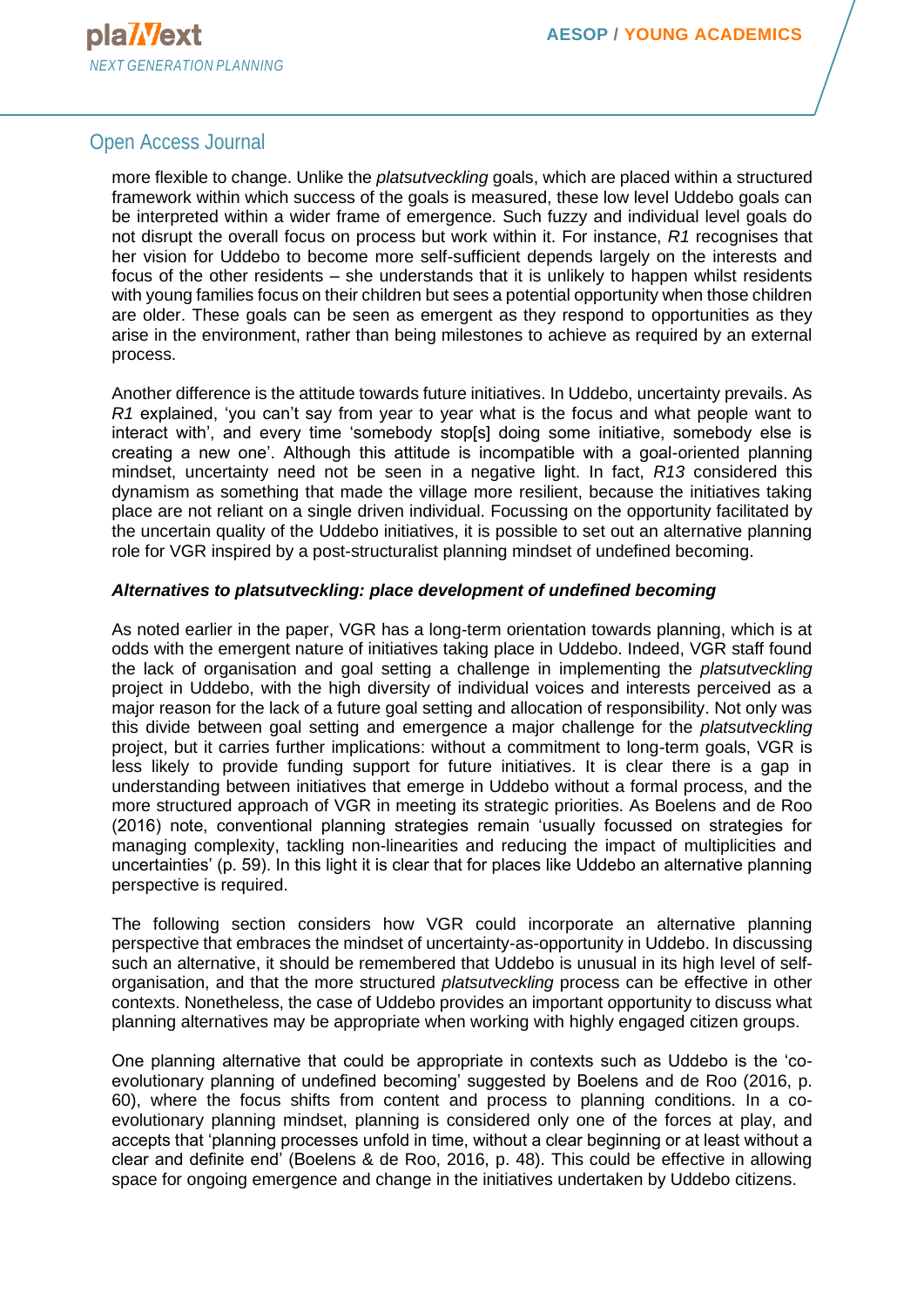

In considering how to apply such a post-structuralist planning framework to place development strategies in Västra Götaland, a number of factors could be considered. Firstly, by shifting a focus to the micro scale of the village it becomes possible to see diversity as a strength rather than a barrier to successful place development. This is possible through embracing multiple perspectives and actors involved in the local context. As Balducci et al. (2011) note, a poststructuralist approach aims to 'open-up' the planning process and 'explore possible advantages of working with multiple, interacting actors' (p. 491). Such a perspective provides an opportunity to reinterpret the high diversity of individual voices in Uddebo not as a barrier or as disorganisation but as a way to enable 'flexible, adaptive futures' (Balducci et al., 2011, p. 491). In this perspective, high levels of diversity and difference provide a stimulating environment in which creativity thrives.

Part of recognising diversity could involve a balancing of different needs. An awareness of different needs is already held by residents in Uddebo. For *R9*, part of recognising that 'we're all different and we're always going to be different' includes acknowledging 'we have different needs'. A similar sentiment was expressed by *R17*, who in presenting her thoughts about the kind of planning processes that she would like to see noted that 'from an outside perspective it's difficult to know what this place needs' and argued that projects need to 'see the different needs'. Paying attention to the differing needs of actors and groups is a way to better understand the micro scale and also work with a better awareness of the impact of any interventions. Such an approach might also be more positively received by the residents, as suggested by *R17* who wanted to see more 'listening and mapping' rather than 'instrumentalising and kind of trying to control or steer in a certain direction'.

In addition, VGR could recognise the interest and capacity of actors to engage with initiatives independently of a formal process. The potential is clear in the responses from residents in Uddebo who pointed to initiatives taking place independently from the municipality. For instance, *R11* described how 'things can happen if you want, you can create it, you can always ask people if they want to join and do something together'. This was the case for the *Småfolketspark* [Little peoples' park] in Uddebo which was created by residents, so the village children would have a place to play, which was otherwise lacking in the village. In general, there is a strong sense of taking action in Uddebo independently of formal processes: for *R1*, 'all the things that we [have] been doing these three years [we] could do without *platsutveckling*  projects'.

VGR place development planners could also look for shared interests. Throughout the interviews, a number of frequent concerns were raised. *R17* for instance considered that 'it would work really well to make some kind of plan when it comes to some things…I mean what we all have in common is … housing and gentrification'. Here the respondent was picking up on wider factors affecting the village and casting them as points of shared concern. *R13* also mentioned the traffic problem, noting that 'sometimes we joked about the only common idea that everyone here can agree around and can work for is trying to get the traffic down for the village'. The issues of traffic and housing were picked up by VGR during the *platsutveckling*  process. However, rather than flagging them as issues for everyone on the village to agree on, an alternative might be to recognise that not all actors in the village will have the same perspective on how these issues should be approached.

The identification of shared interests could also take advantage of existing opportunities for and interest in collaboration with other actors. A number of respondents expressed a desire for greater collaboration with other actors in Uddebo, including *R4*'s characterisation of Uddebo as a 'pot that is slowly bubbling', expressing that greater collaboration and sharing of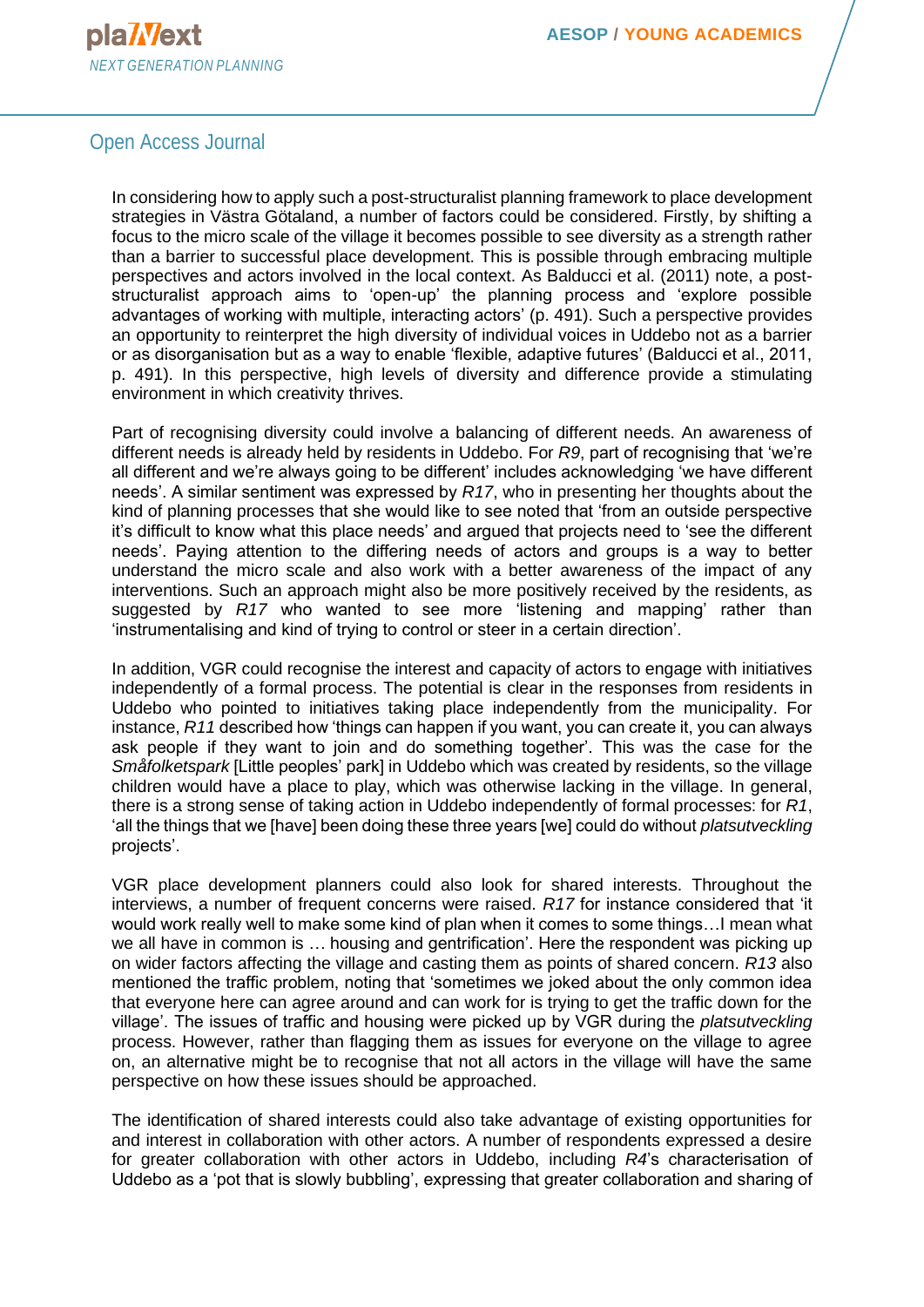knowledge between groups 'would really make it cook'. *R17* also considered that more opportunities to meet and discuss common interests in the village would be productive. This should not be interpreted as a desire for consensus, as *R17* expressed a strong desire for autonomy, but rather an opportunity to be transparent about different perspectives and issues in the village. The underlying interest in connection points from the residents' perspective are examples of the opportunities a post-structuralist inspired place development planner could pick up on and cultivate where appropriate.

A final element of a post-structuralist planning approach would be to move away from goaloriented processes to embrace uncertainty-as-opportunity and focus on supporting conditions for initiatives to organically unfold in Uddebo. This could involve moving away from formal processes and meetings. As *R13* noted, 'what I noticed was that when someone started to get too formalised and inviting [people] to meetings then people would stop coming to the meetings because they thought that…I don't want to go there because…I will get the formal role and that will kill the idea of why I wanted to be engaged…I think people here…want to you know meet, do stuff without being formalise[d]'. Finding other, less formal ways of working in this context becomes an important way to engage with the actors in the village. Recognising informal ways of working also fits in with the post-structuralist planning focus on the conditions of planning rather than on particular visions or processes. Focusing on conditions conducive to place development could include recognising the different interests and needs in Uddebo. Furthermore, recognising that Uddebo is always in a state of change and transformation, and embracing the uncertainty of what will happen in its future would help support an environment of openness and opportunity in the village which enables creative initiatives to blossom.

In sum, in this context of high citizen-led place development activity, there is a clear need for alternatives to the linear, goal and consensus based *platsutveckling* process implemented by VGR. As the case of Uddebo illustrates, in a highly diverse and emergent context a linear planning process that seeks to implement predefined goals is not effective, leading to frustration on the part of both citizens and VGR staff. The final section of this paper goes beyond the case study of Uddebo to make broader conclusions about the potential for a poststructuralist place development of undefined becoming in contexts of high self-organisation.

#### **Conclusion**

Although the case of Uddebo describes a scenario in just one village, the implications of the case are much broader. Perhaps the biggest learning from this case study is how changing the response to uncertainty can open up new opportunities to incorporate different planning methods. Instead of linear place development processes that can get stuck when met with diverse and emergent citizen-led initiatives, a post-structuralist planning approach could provide a more effective way of engaging with these complexities through a focus on process rather than predetermined goals or outcomes. In such instances, a mindset of uncertainty-asopportunity can support existing self-organisation and open up opportunities for change and transformation from within the place. In this way, post-structuralist planning can better recognise and respond to activities that are already in place without imposing formalised processes or predefined goals.

In discussing a post-structuralist approach of undefined becoming, it is important to recognise that this is not the only possible solution or that it is always appropriate (Boelens & de Roo, 2016); indeed, this paper does not advocate for a wholesale application of a post-structuralist perspective to all planning contexts. Even within place development, it should be recognised that no two places are the same, and the planning approach should be adjusted to ensure a fit with the local context. Nonetheless, this paper has shown that alternate planning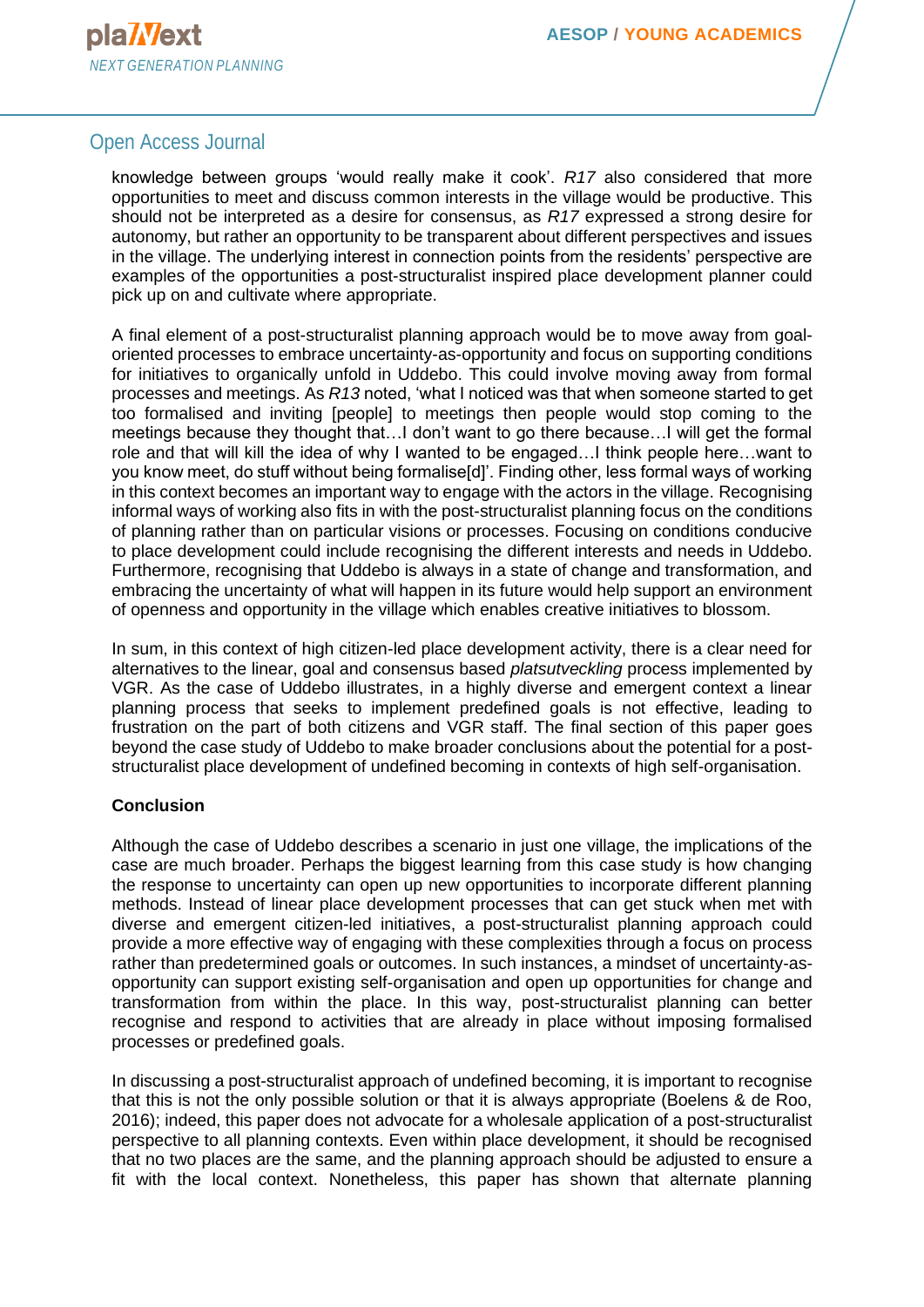approaches such as a post-structuralist planning of undefined becoming should be recognised as part of a toolkit of viable alternatives for working with places, especially those with high levels of self-organisation, and in complex and uncertain contexts. In these instances, it may be worth opening up to uncertainty and taking the risk of undesired outcomes in order to seize beneficial opportunities.

#### **Acknowledgements:**

This work has been undertaken within the framework of the Heriland-Consortium. HERILAND is funded by the European Union's Horizon 2020 research and innovation programme under the Marie Sklodowska-Curie grant agreement No 813883.

#### **Disclosure Statement:**

The author Rebecca Staats declares no conflict of interest.

#### **List of references**

Allmendinger, P. (2017). *Planning Theory*. Third Edition. London: Palgrave.

- Amin, A. (2016 [2011]). Urban Planning in an Uncertain World. In S. Fainstein and J. DeFilippis (Ed.) *Readings in Planning Theory* Fourth Edition (pp.156–168). Chichester: Wiley.
- Balducci, A., Boelens, L., Hillier, J., Nyseth, T., & Wilkinson, C. (2011). Introduction: Strategic spatial planning in uncertainty: theory and exploratory practice. *The Town Planning Review*. 82(5): 481-501. <http://dx.doi.org.ezproxy.ub.gu.se/10.3828/tpr.2011.29>
- Björling, N., & Ohlén, B. (2018). Hållbar Platsutveckling: Kunskapsöversikt Västra Götaland. Mistra Urban Futures Report 2018:3.
- Boelens L., & de Roo, G. (2016). Planning of undefined becoming: First encounters of planners beyond the plan. *Planning Theory*. 15(1): 42-67. [https://doi](https://doi-org.ezproxy.ub.gu.se/10.1177/1473095214542631)[org.ezproxy.ub.gu.se/10.1177/1473095214542631](https://doi-org.ezproxy.ub.gu.se/10.1177/1473095214542631)
- Boonstra, B., & Rauws, W. (2021). Ontological diversity in urban self-organization: Complexity, critical realism and post-structuralism. Planning Theory. 20(4): 303-324. [https://doi.org/10.1177/1473095221992392](https://doi.org/10.1177%2F1473095221992392)
- Byrne, D. (2003). Complexity Theory and Planning Theory: A Necessary Encounter. *Planning Theory*. 2(3): 171-178. [https://doi-org.ezproxy.ub.gu.se/10.1177/147309520323002](https://doi-org.ezproxy.ub.gu.se/10.1177%2F147309520323002)
- Flyvberg, B. (2006) Five Misunderstandings About Case-Study Research. *Qualitative Inquiry*. 12(2): 219-245. <http://dx.doi.org/10.1177/1077800405284363>
- King, B. (2008). Strategizing at Leading Venture Capital Firms: of Planning, Opportunism and Deliberate Emergence. *Long Range Planning*. 41(3): 345-366. <https://doi.org/10.1016/j.lrp.2008.03.006>
- May, S., & Holtorf, C. (2020a). Uncertain futures. In R. Harrison, C. Desilvey, C. Holtorf, S. Macdonald, N. Bartolini, E. Breithoff, H. Fredheim, A. Lyons, S. May, J. Morgan, & S. Penrose (Ed.) *Heritage Futures: Comparative Approaches to Natural and Cultural Heritage Practices* (pp. 263-275). London: UCL Press. <https://doi.org/10.14324/111.9781787356009>
- May, S., & Holtorf, C. (2020b). Uncertainy, collaboration and emerging issues. In R. Harrison, C. Desilvey, C. Holtorf, S. Macdonald, N. Bartolini, E. Breithoff, H. Fredheim, A. Lyons, S. May, J. Morgan, & S. Penrose (Ed.) *Heritage Futures: Comparative Approaches to Natural and Cultural Heritage Practices* (pp. 336-343). London: UCL Press. <https://doi.org/10.14324/111.9781787356009>
- Matejova, M., & Briggs, C. (2021). Embracing the Darkness: Methods for Tackling Uncertainty and Complexity in Environmental Disaster Risks. *Global Environmental Politics*. 21(1): 76-88. [https://doi.org/10.1162/glep\\_a\\_00591](https://doi.org/10.1162/glep_a_00591)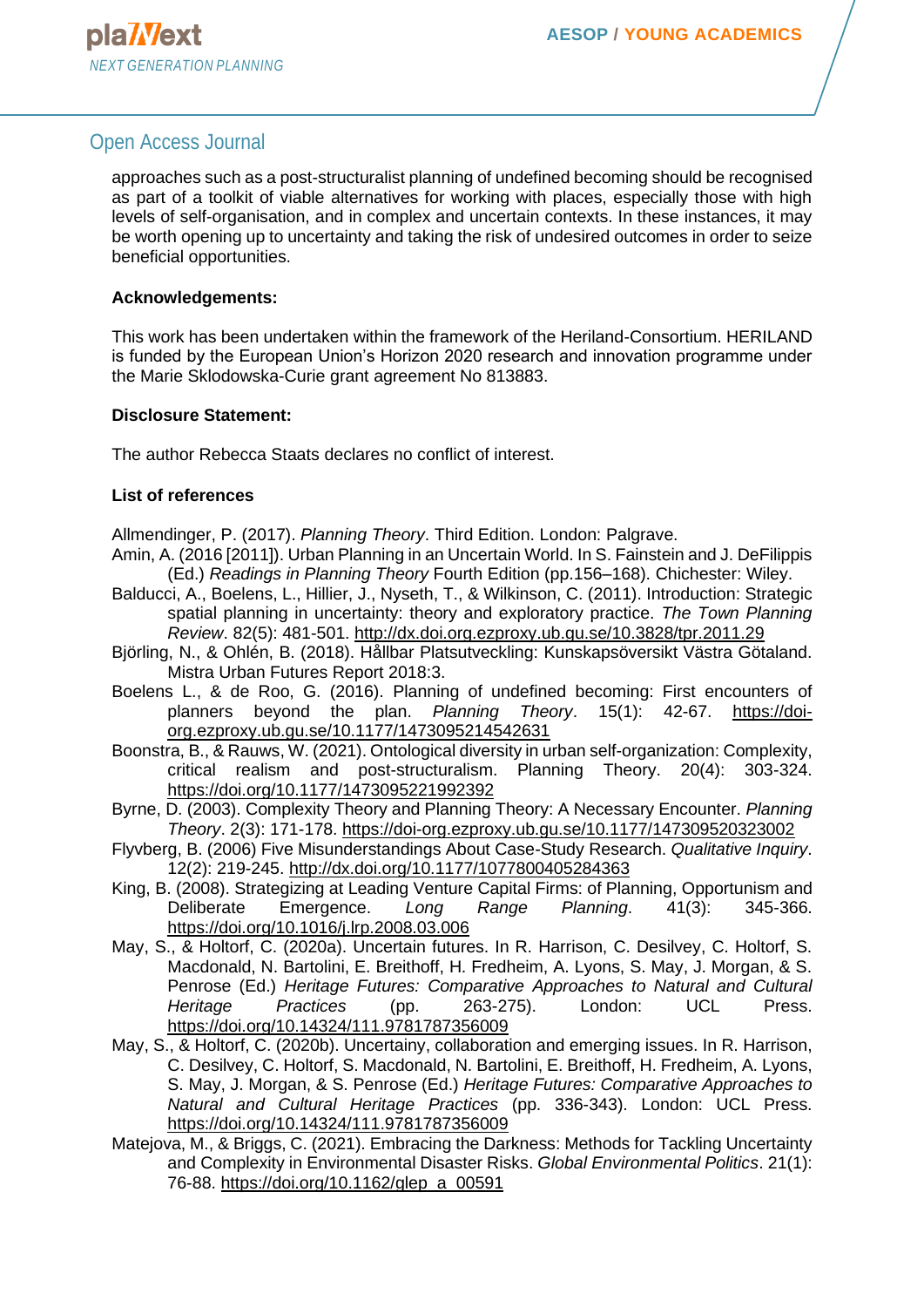Mintzberg, H. (2000 [1994]). *The Rise and Fall of Strategic Planning*. London: Prentice Hall.

- Mintzberg, H., & Waters, J. (1985). Of Strategies, Deliberate and Emergent. *Strategic Management Journal*. 6(3): 257-272. https://doi.org/10.1002/smj.4250060306.
- Ragin, C. (1987). *The Comparative Method: Moving Beyond Qualitative and Quantitative Strategies*. Berkeley; Los Angeles; London: University of California Press.
- Rauws, W., de Roo, G., & Zhang, S. (2016). Self-organisation and spatial planning: an editorial introduction. *The Town Planning Review*. 87(3): 241-251. https://doi.org/10.3828/tpr.2016.18
- Salet, W., Bertolini, L., & Giezen, M. (2013). Complexity and Uncertainty: Problem or Asset in Decision Making of Mega Infrastructure Projects?. *International Journal of Urban and Regional Research* 37(6): 1984-2000. https://doi.org/10.1111/j.1468- 2427.2012.01133.x
- Statistikmyndigheten SCB (2021) Folkmängd per tätort efter region och vart 5:e år. Updated 2021-11-24. Statistikmyndigheten Sverige. Retrieved December 10, 2021, from: https://www.statistikdatabasen.scb.se/pxweb/sv/ssd/START\_\_MI\_\_MI0810\_\_MI0810 A/LandarealTatortN/table/tableViewLayout1/
- Wachs, M. (2016 [2013]). The Past, Present, and Future of Professional Ethics in Planning. In S. Fainstein and J. DeFilippis (Ed.) *Readings in Planning Theory* Fourth Edition (pp. 464–479). Chichester: Wiley.
- Winkler, J. (2016). Embracing Complexity and Uncertainty. *Annnals of the American Association of Geographers*. 106(6): 1418-1433. https://doi.org/10.1080/24694452.2016.1207973
- Zwikael, O., & Ahn, M. (2011). The Effectiveness of Risk Management: An Analysis of Project Risk Planning Across Industries and Countries. *Risk Analysis: An International Journal*. 31(1): 25-37. https://doi.org/10.1111/j.1539-6924.2010.01470.x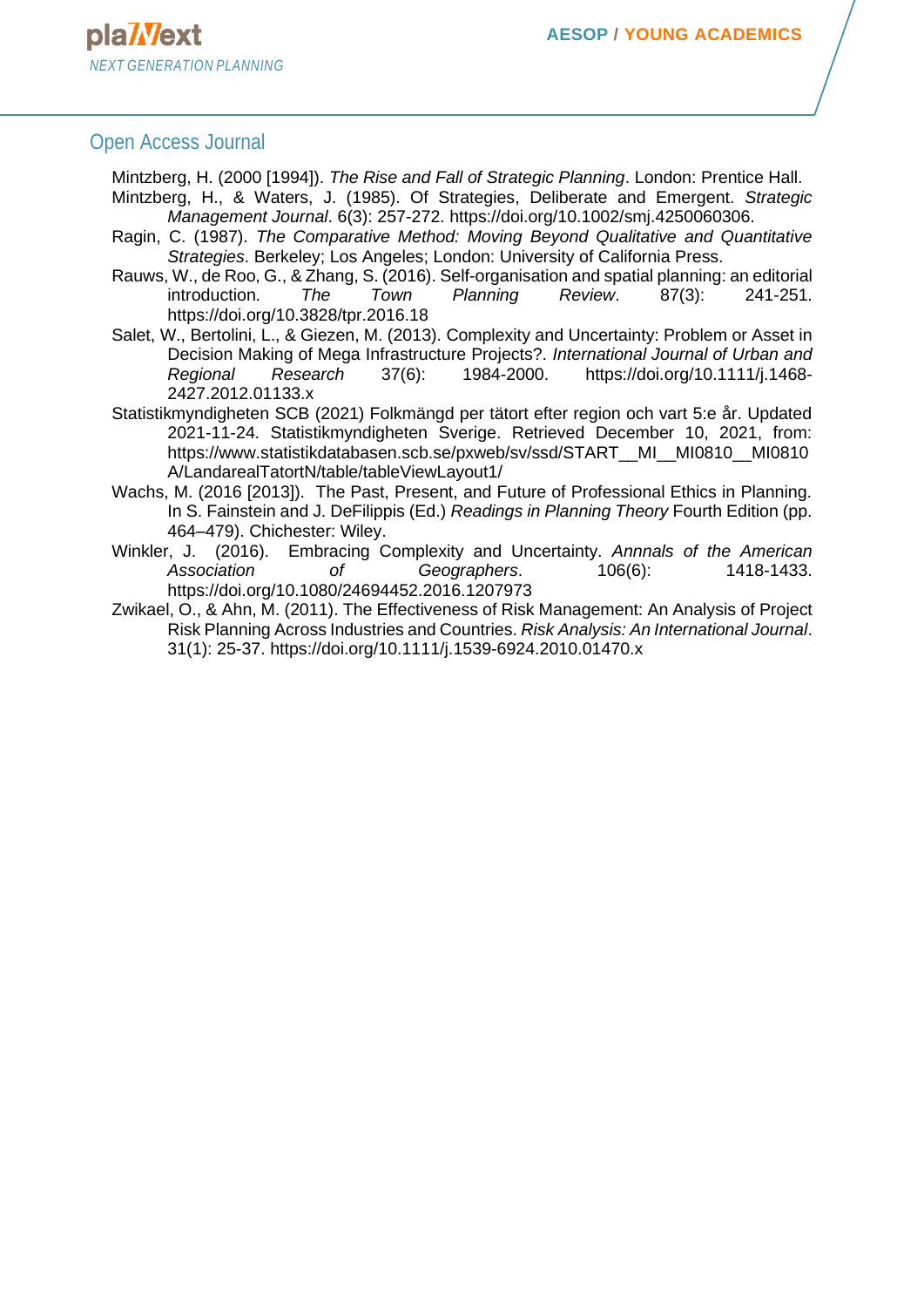### **Appendix 1: Summary of interviews undertaken**

| <b>RESPONDENT#</b>                  | <b>NOTES</b>                                   |  |  |
|-------------------------------------|------------------------------------------------|--|--|
| R1                                  | Resident [two interviews - online & in person] |  |  |
| R <sub>2</sub>                      | Resident [two interviews - online & in person] |  |  |
| R <sub>3</sub>                      | Resident                                       |  |  |
| R4                                  | Resident                                       |  |  |
| R5                                  | Resident                                       |  |  |
| R6                                  | Resident                                       |  |  |
| R7                                  | Resident                                       |  |  |
| R8                                  | Resident [interview in Swedish]                |  |  |
| R9                                  | Resident                                       |  |  |
| R <sub>10</sub>                     | Resident                                       |  |  |
| R <sub>11</sub>                     | Resident                                       |  |  |
| R <sub>12a</sub> ; R <sub>12b</sub> | Volunteers Världshuset [joint interview]       |  |  |
| R <sub>13</sub>                     | Resident                                       |  |  |
| R <sub>14a</sub> ; R <sub>14b</sub> | Residents [joint interview]                    |  |  |
| R <sub>15</sub>                     | Resident [phone interview]                     |  |  |
| R <sub>16</sub>                     | Resident                                       |  |  |
| R <sub>17</sub>                     | Resident                                       |  |  |